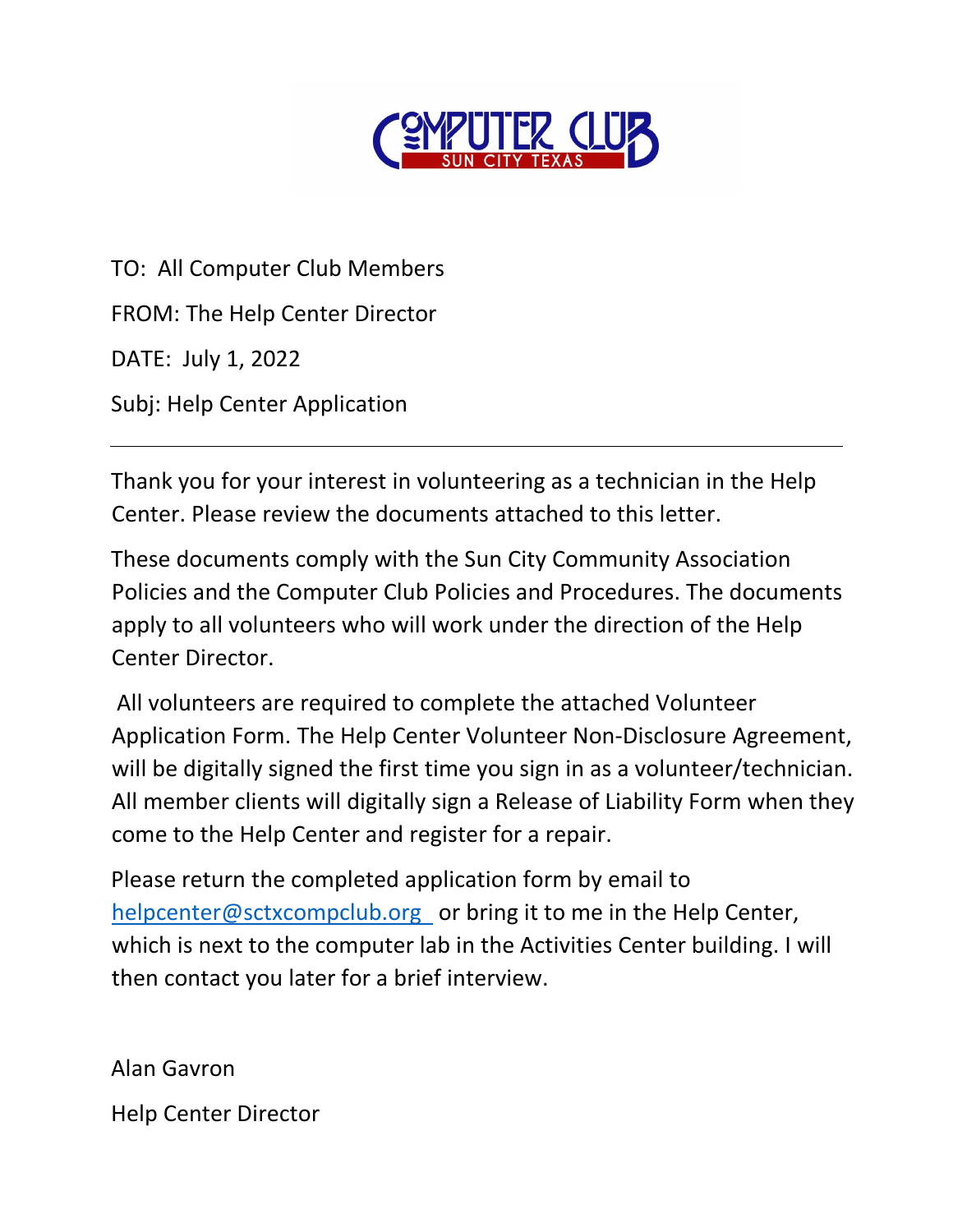

# HELP CENTER OPERATION

**Purpose:** The SCTX Computer Club's (Club) goal for the Help Center (HC) is to provide courteous and skilled technical support to Club members in good standing regarding the general operation, maintenance, and security of home-based, non-business computers and related devices. Where practical, all such technical services are to be provided in the Annex of the Cyber Center.

### *Personnel Matters*

1. The Help Center Director will act as liaison between the Board and the Help Center, attend Board meetings, and present matters for Board action.

2. HC volunteers must digitally agree to a Non-Disclosure Agreement annually.

3. HC volunteers must wear the HC badge, visible to the client, when in the HC or on house calls.

4. HC Volunteers are expected to volunteer an average of at least 1 session a week.

#### *HC Operation*

1. Services are provided for PC, Apple, and some Android devices and include new computer set up, virus removal, solving e-mail, operating/network issues, and where needed, hardware and software installation.

2. Services shall only be provided for personal-use hardware and software.

3. The HC shall be open and staffed by HC volunteers during posted hours of operation.

4. All HC email communications shall be routed through an approved address: helpcenter@sctxcompclub.org.

5. The HC does not support third party repairs.

## *Service Matters*

1. Member clients must come to the HC to register, and digitally agree to the Liability Release Form on our sign in computer, prior to receiving repair service.

2. Only licensed software shall be installed and only with the client's permission.

3. If new parts are necessary, they must be ordered and paid for directly by the client.

4. Client's devices will be serviced during regular HC hours; when necessary and with the client's permission, their device may be transported to the home of a HC technician for completion of repairs. To keep track of clients' devices, taken home for repair, HC technicians must fill in client information on the Take Home XL spread sheet located on the HC sign in computer.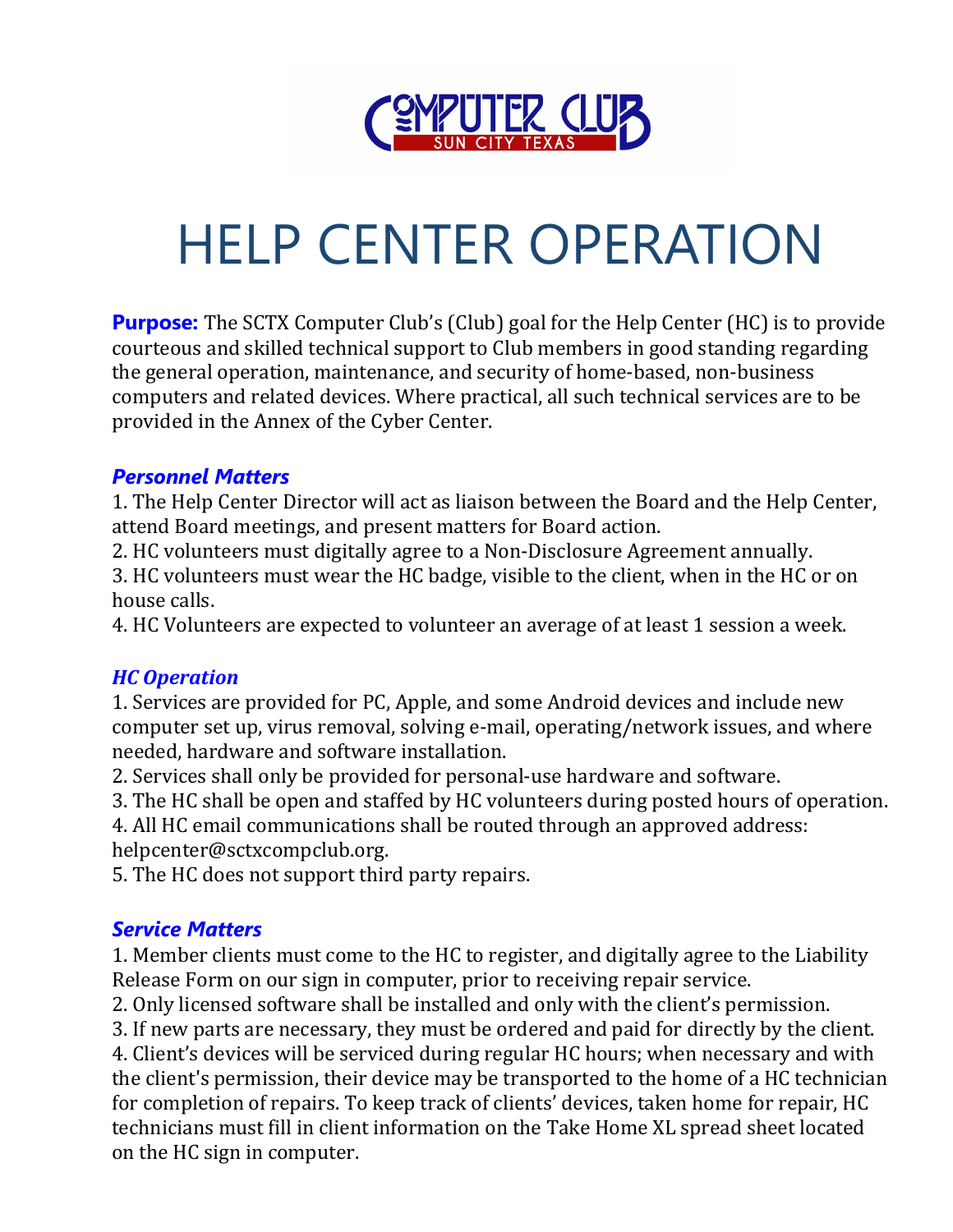5. House calls are permitted when required after a Work Ticket has been issued and the Liability Release form has been digitally agreed to.

6. If a HC volunteer makes a house call without a Work Ticket, they must explain to the client that they are not representing the Club.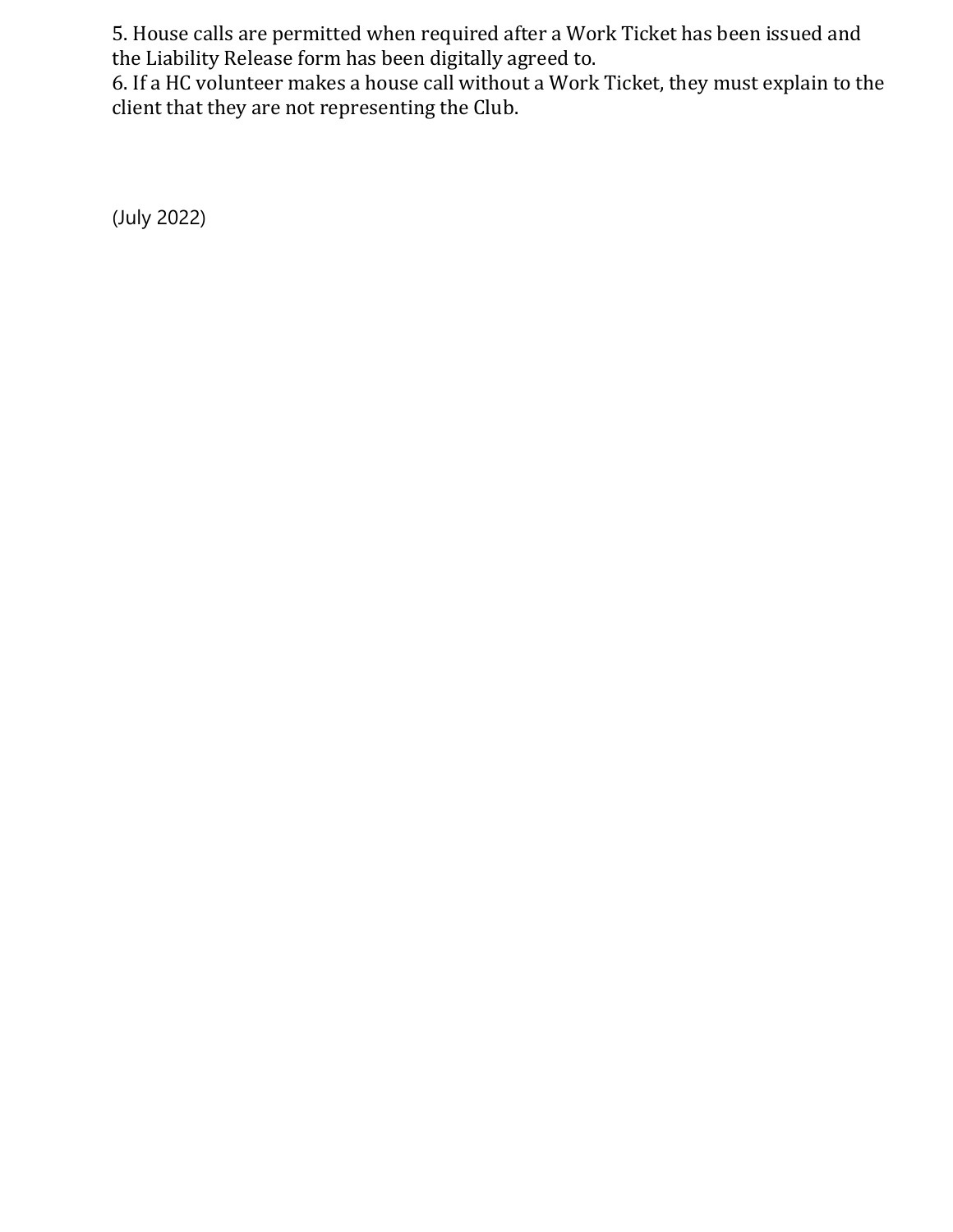

# HELP CENTER VOLUNTEER APPLICATION

|                                                            | Resident ID ___________ |  |
|------------------------------------------------------------|-------------------------|--|
|                                                            |                         |  |
|                                                            |                         |  |
|                                                            |                         |  |
|                                                            |                         |  |
| Why are you interested in volunteering in the Help Center? |                         |  |

**Relevant Experience:** 

**I will comply with the Sun City Texas Community Association's Governing Documents and the Association's Policy for Chartered Clubs as well as the Sun City Computer Club Bylaws and Policies.** 

**\_\_\_\_\_\_\_\_\_\_\_\_\_\_\_\_\_\_\_\_\_\_\_\_\_\_\_\_\_\_\_\_\_\_\_\_\_\_ \_\_\_\_\_\_\_\_\_\_\_\_\_\_\_\_\_\_\_\_\_\_\_\_** 

**Signature Date**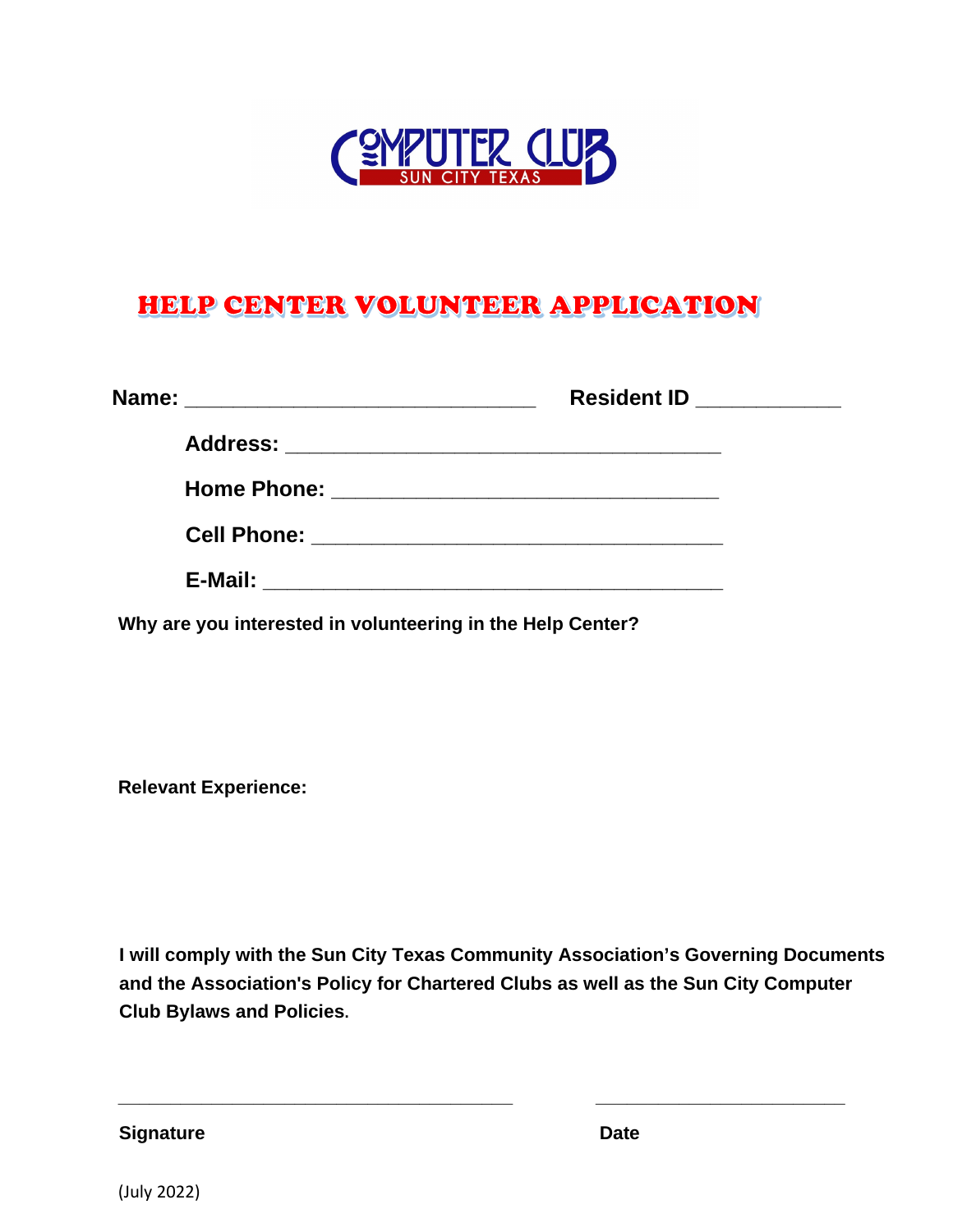

# **Sun City Computer Club Help Center Volunteer Non-Disclosure Agreement**

I understand and agree that as a Computer Club Help Center Volunteer technician, I will not disclose any data or file content that I access on a Computer Club member's computer or other device, unless required by law. I fully understand that the member's data is to be handled in a confidential manner and is not be revealed or discussed.

## **Note:**

**You will digitally sign this statement the first time you sign in as a technician in the Help Center. The acceptance will last one year and be renewed when you sign in after expiration of the previous agreement.**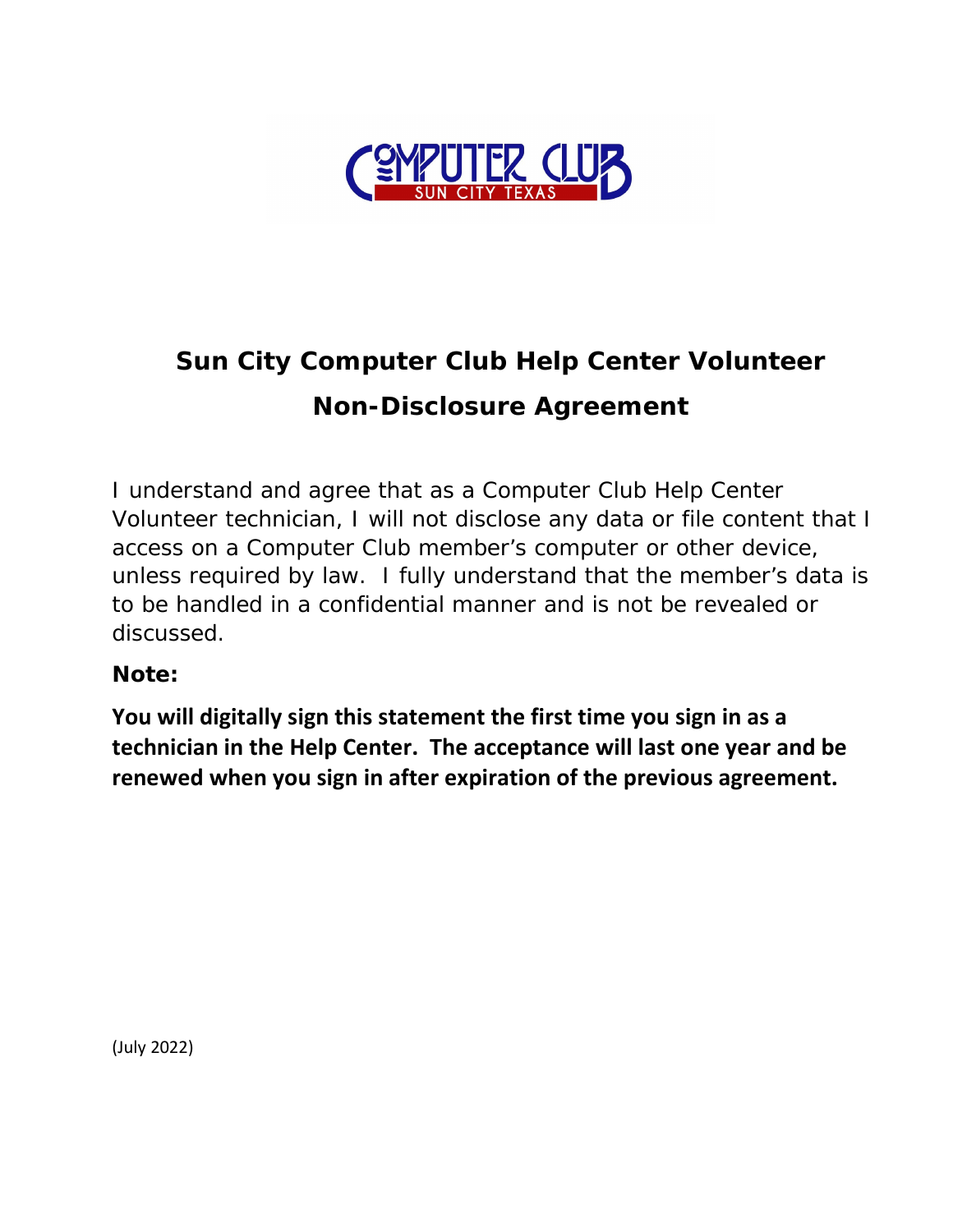# Help Center Goals

One of the most important aspects of our work is professionalism and understanding the clients' level of computer knowledge and not overburdening them with computer maintenance programs that they will not use. Volunteer Technicians should make sure you understand what the customer is asking help with (e.g. opening email vs cannot connect to the internet). We must make sure our clients understand the implication of our actions that may lose data (e.g. upgrading the operating system). Our work goal is to ensure that the client has some understanding of what we are doing to fix their computer. And what they can do to keep their computer running at an optimal level.

We work in a collaborative learning environment so please ask for help from another volunteer technician if stumped, and share your knowledge, so we all can do a better job. This is really our training program. Also, Phil Lahman monitors our Wiki program on the computer club web site to share your knowledge of computer problems and repair procedures, see it at *[www.sctxcompclub.net](http://www.sctxcompclub.net/)*. Please take a look!

Technicians can use the free computer repair programs of their choice i.e. Ccleaner, Malwarebytes, Super AntiSpyWare etc. to solve operational problems. But, please ensure the client understands when and how to use these programs, especially how to respond to the pop ups that are selling an upgrade to the on-board free program. You can also check the startup menu items and turn off those programs not required to be running in the background and review with the client, programs they are not using and delete them from their device.

Technicians must make sure that only FREE programs are installed and that the client knows how to update them. For instance, Malwarebytes has to be set up as the free program using its settings tab, and then it will update when it is opened. Additionally, it should also be deleted from the start menu because the free program is a manual program and does not need to run in the background.

Of course the NINITE web site is a nice free source to get programs i.e. Malwarebytes, Libre Office, if the client needs a free office like program. There is also a MAC site like ninite called macapps.link for free MAC programs.